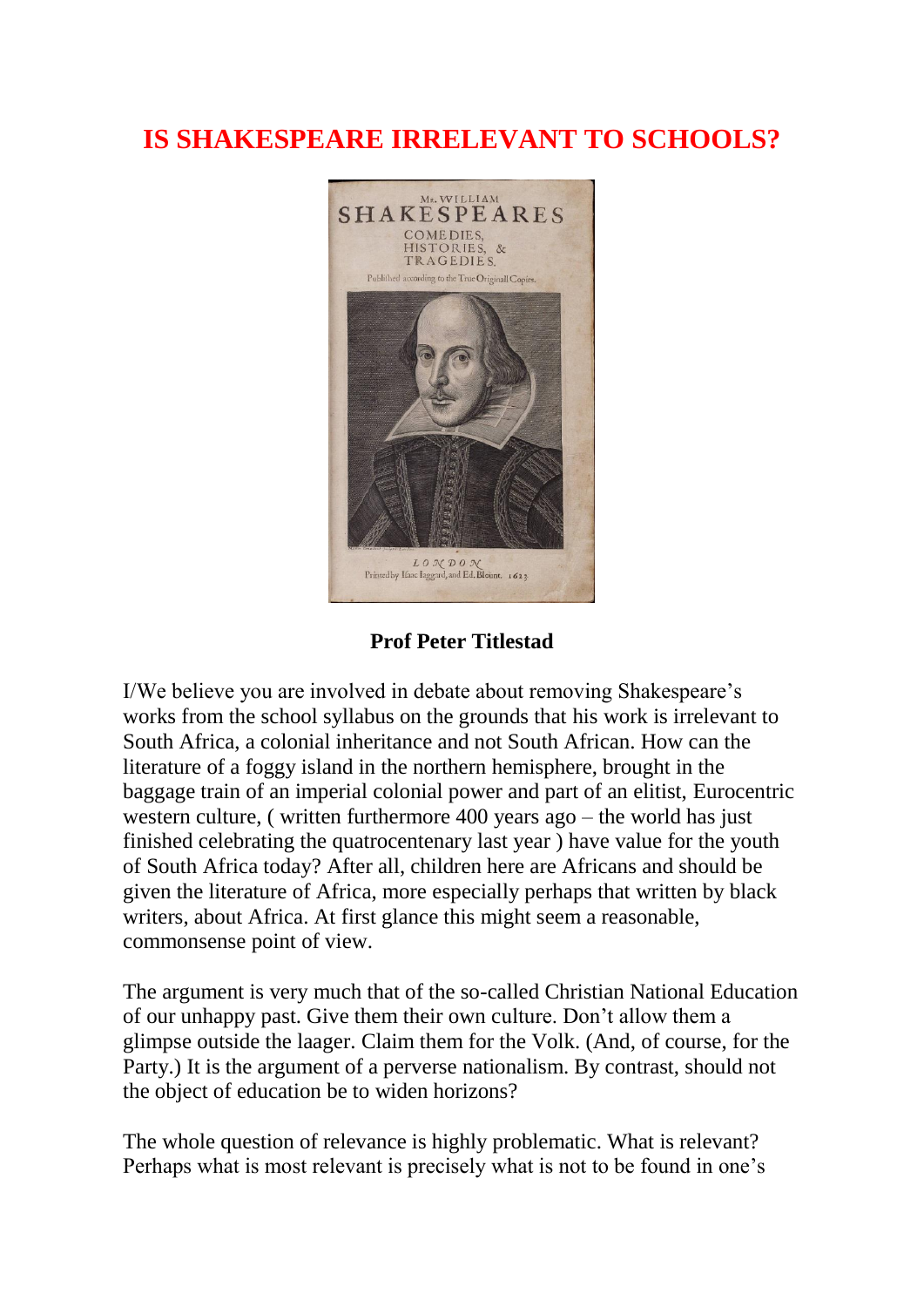own back yard. In any case, if it be objected that Shakespeare is "English", it could be argued that Shakespeare belongs to the world. In fact, Harold Bloom, the notable American critic, went so far as to say that Shakespeare was the inventor of human nature! And was Shakespeare elitist, only for intellectuals or for the upper classes? His theatre, which was a commercial success, had standing room at the front around the projecting stage at a penny for the "groundlings," many of whom were quite possibly illiterate but had to be kept entertained by what went on on the stage just above them. The actors had perilously close contact with a working-class audience. The bear-baiting pit was just down the road as an alternative.

To eliminate Shakespeare because he is "English" is an entirely false argument. Let us chuck out all the other aspects of our national life which we owe in part to English culture and influence. These, whether we like the argument or not, pervade South Africa. Where would one start? The parliamentary system, a legal tradition, freedom of the press, our academic life, our school system? What about the English language itself, the transaction language in so many spheres of activity, the second mother tongue to many and a vital second language to so many more, as well as the mother tongue of significant sections of the population, (not all white)? With all this English around, could we not just say that Shakespeare is part of South Africa too, rather than earnestly and high-mindedly pushing him away?

There is a Shakespeare Society in South Africa that holds a triennial conference. It has drawn, if memory serves, delegates from France, Germany, Spain, Poland, Russia, Japan, Taiwan, Canada, Australia, the West Indies, India, the USA (black and white), even the United Kingdom. Shakespeare belongs to the world. The Society runs a Shakespeare for Schools programme, (not just for whites) that is welcomed with enthusiasm.

It might be argued that all those "History Plays" really must be irrelevant! How can all the Kings of medieval England have any interest for the Republic of South Africa? But think again. We have our constitutional assembly of traditional leaders, some of whom entitle themselves "Kings." The histories of certain royal houses are still vivid in the memory. We have monarchies on our borders, where the doctrine of the divine right of kings lives on. Plays treating acutely rivalry, power, legality, leadership and the problem of a bad king are not irrelevant. And the Histories include the great comic character Falstaff, the archetypal good companion fat man leading the young Prince astray with the fate of the kingdom in the balance, a relevant enough theme for young minds to consider.